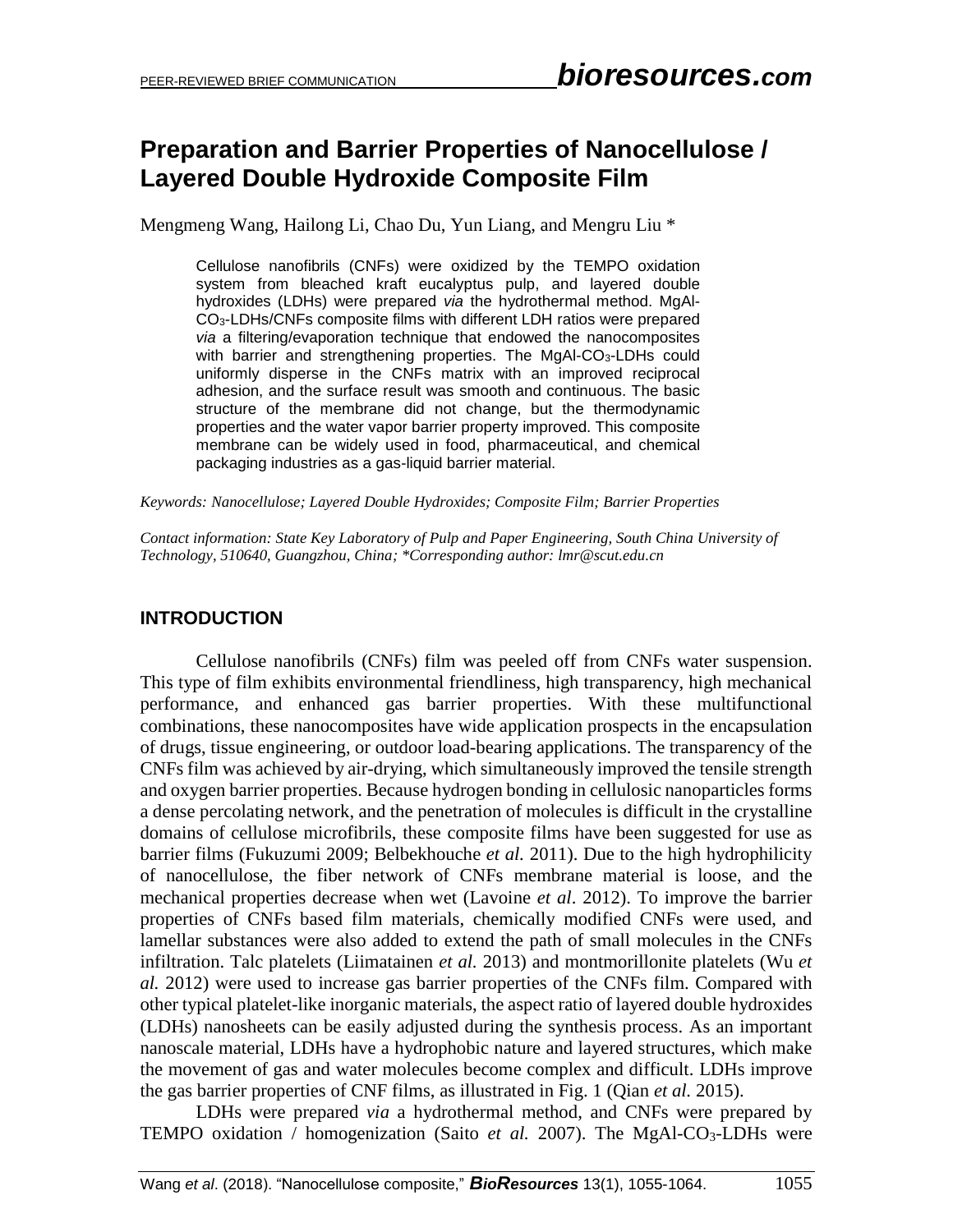incorporated into the CNFs *via* a filtering/evaporation technique, which strengthened the nanocomposites. The MgAl-CO<sub>3</sub>-LDHs dispersed uniformly into the CNFs matrix with an improved reciprocal adhesion. With the addition of LDHs, the tensile strength and water vapour permission were all improved.



**Fig. 1.** The sketch map of gas permeation

#### **EXPERIMENTAL**

#### **Materials**

Bagasse bleached kraft pulp (88.34% cellulose, 8.94% hemicellulose, and 1.03% lignin) was obtained from Paper Co. Ltd., Guangzhou, China. TEMPO (2,2,6,6tetramethylpiperidinyloxy) was purchased from Aladdin Chemistry Co., Ltd., Shanghai, China. All other chemicals used in this study were of analytical grade and purchased from the Guangzhou Chemical Reagent Factory (Guangzhou, China). Deionized water was used for all experiments.

#### **Methods**

Bleached bagasse kraft pulp (5 g) with NaBr (sodium bromide) (0.5 g), TEMPO (0.075 g), and NaClO (sodium hypochlorite) (30 mmol) was dispersed in 500 mL of deionized water at 25 °C. The mixture was stirred at pH 9.5  $\pm$  0.3 by addition of 0.5 M of NaOH (sodium hydroxide) solution until no further decrease in pH was observed. TEMPOoxidized cellulose fibers were obtained by thorough washing with water. The CNFs were suspended in water and homogenized by a high-pressure homogenizer.

 $Mg(NO<sub>3</sub>)<sub>2</sub>·6H<sub>2</sub>O$  (0.1 mol), Al(NO<sub>3</sub>)<sub>3</sub><sup>·</sup>9H<sub>2</sub>O (0.05 mol), and urea (0.5 mol) were dispersed in 400 mL of water and then incubated in an oil bath at 110 °C for 24 h. The resulting slurry was filtered, washed thoroughly, and dried to obtain MgAl-CO<sub>3</sub>-LDHs.

A desired amount of 0.7 wt.% CNFs water suspension was slowly added to the 0.84 wt.% MgAl-CO<sub>3</sub>-LDHs water dispersion according to different proportions. The mixed dispersion was magnetically stirred for 24 h, and the obtained suspension was vacuum filtered to form a hydrogel. After being magnetically stirred and air-dried, a freestanding film was peeled off.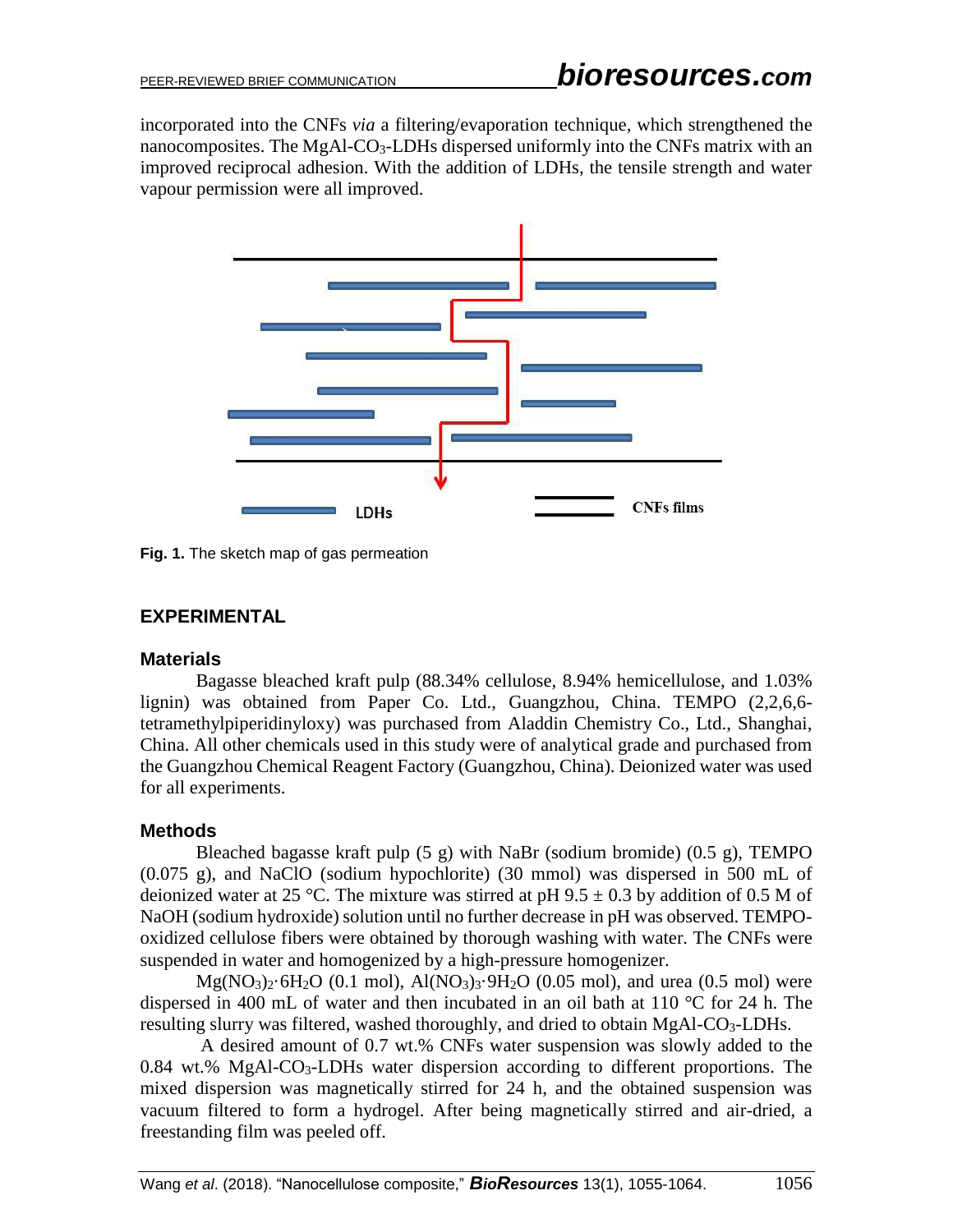#### **Characterizations**

Scanning electron microscopy (SEM) images were collected on a Zeiss Merline microscope (Jena, Germany) at 10 kV. Fourier transform infrared (FTIR) spectra were collected on a VerTex70 spectrometer (Bruker Corp., Germany). Spectra were in the range of 400 to 4000 cm-1 . Diffraction patterns were obtained using a diffractometer (D8 Advance, Bruker AXS, Germany) with Cu K $\alpha$  radiation ( $k = 0.154$  nm) at 40 kV and 40 mA in the 2 $\theta$  range of 5° to 60° at a speed of 1°/min. Thermogravimetric analysis (TGA) was measured on a TA Instrument Q500/Q50 System (New Castle, DE, USA) using nitrogen as the purge gas at a flow rate of 25 mL/min. Composite samples of 10 mg were heated from 30 to 600 °C at a rate of 10 °C/min. The tensile mechanical properties of the composites were measured by using a universal material testing machine (Instron 5565, Waltham, MA, USA), with a 100 N load cells. The tested samples were cut into a 40 mm  $\times$  10 mm rectangular shape, and the samples were stretched at a speed of 10 mm·min<sup>-1</sup>. Tensile properties reported here represent mean values of at least six samples' results. Water vapour permeability (WVP) of the composites was measured by weighing at 38 °C and at a relative humidity of 90%. Each sample was measured at least three times with an exposure area of  $33 \text{ cm}^2$ .

#### **RESULTS AND DISCUSSION**

SEM images of MgAl-CO3-LDHs and the MgAl-CO3-LDHs/CNFs composite films are shown in Fig. 2. As shown in Fig. 2(a), the SEM image of MgAl- $CO<sub>3</sub>$ -LDHs revealed that the samples were uniform hexagonal and about 2 μm in diameter. Figures 2(c) and  $2(e)$  show the plan-view and sectional-view of 5 wt.% MgAl-CO<sub>3</sub>-LDHs/CNFs films. The LDHs platelets were slightly raised on the film surface compared with the CNFs films shown in Figs. 2(b) and 2(c). LDHs dispersed well without split phase produced in CNFs matrix, and the resulting surface of the film was smooth and continuous. As shown in Figs.  $2(f)$ ,  $2(g)$ , and  $2(h)$ , the interfaces become distinct with the increase of LDHs. Hence, when the content of LDHs increased from 5 wt.% to 10 wt.%, the cross section of the film was coarser, and when the LDHs content continued to increase to 15 wt.% or even 25 wt.%, the cross section of the composite film aggregated a large number of LDHs particles with obvious phase separation. This is because with the increase of LDHs contents, the LDHs agglomerated in the CNFs, and then gradually formed intercalation or aggregation structure, which resulted in the increase of membrane space and phase separation [\(Oliveira](#page-6-0)  *et al.* [2015\)](#page-6-0).

The FTIR spectra of CNF, MgAl-CO<sub>3</sub>-LDHs, and MgAl-CO<sub>3</sub>-LDHs/CNFs were aligned, and they are compared in Fig. 3. Compared with CNF spectra, the FTIR spectra of composite films with different LDHs ratios showed an absorption peak near 559 cm<sup>-1</sup>, while the rest did not change much (Zhang *et al.* 2017). The absorption band located at 559  $cm^{-1}$  is ascribed to the stretching vibration of metal and oxygen atoms in LDHs, and the absorbance increased with the increasing amount of LDHs contents in the mixed film. The FTIR spectra results showed that addition of LDHs to the CNFs membranes had no effect on the basic structure of the membranes, that is, the binding between LDHs and CNF was physical in nature.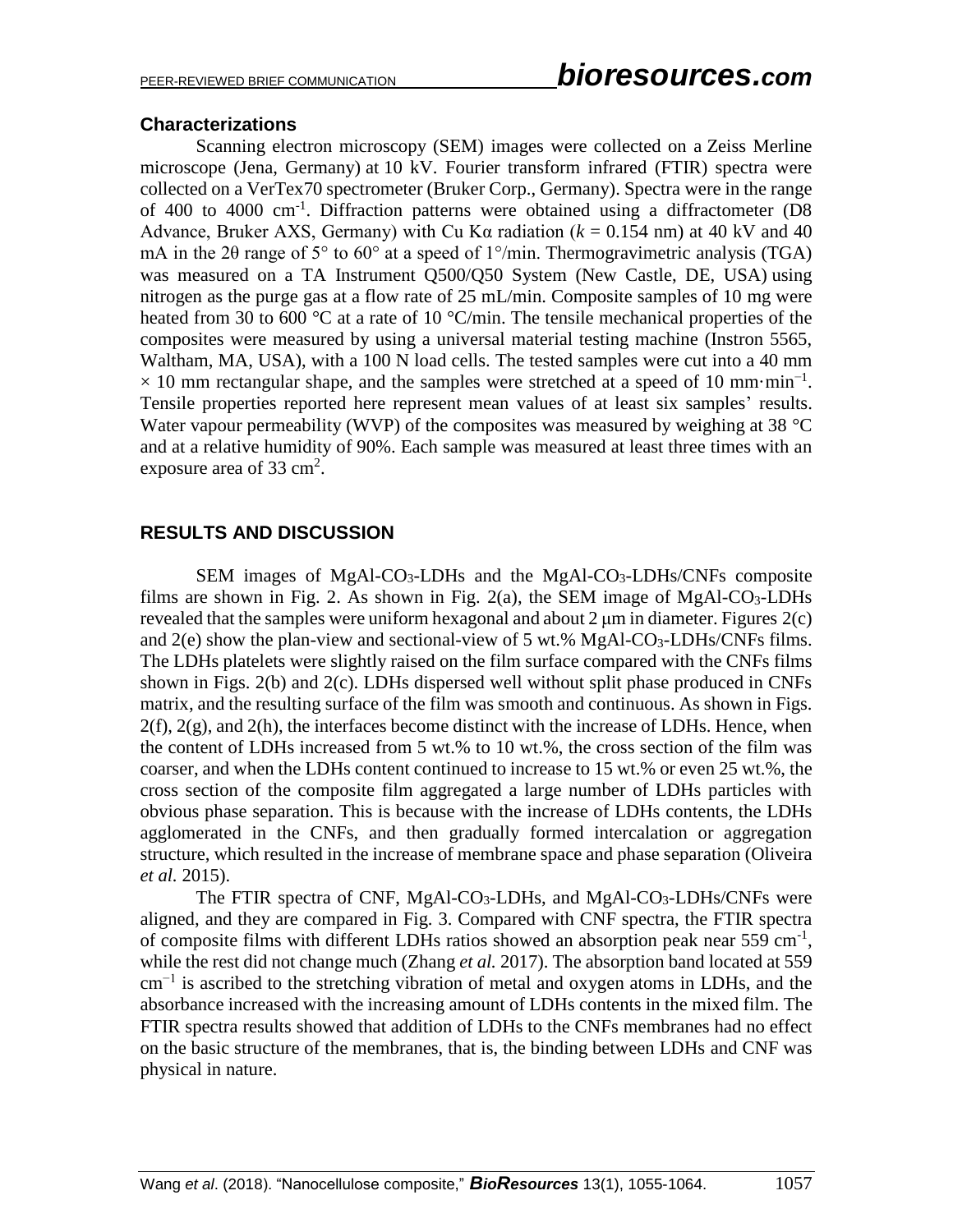# PEER-REVIEWED BRIEF COMMUNICATION *bioresources.com*



Fig. 2. SEM image of MgAl-CO<sub>3</sub>-LDHs (a); plan-view (b) and sectional-view (d); SEM images of CNFs films, plan-view(c) and sectional-view(e); SEM images of 5 wt.% MgAl-CO3-LDHs/CNFs composite films, sectional-view; SEM images of 10 wt.% (f), 15 wt.% (g), and 25 wt.% (h) MgAl-CO3-LDHs/CNFs composite films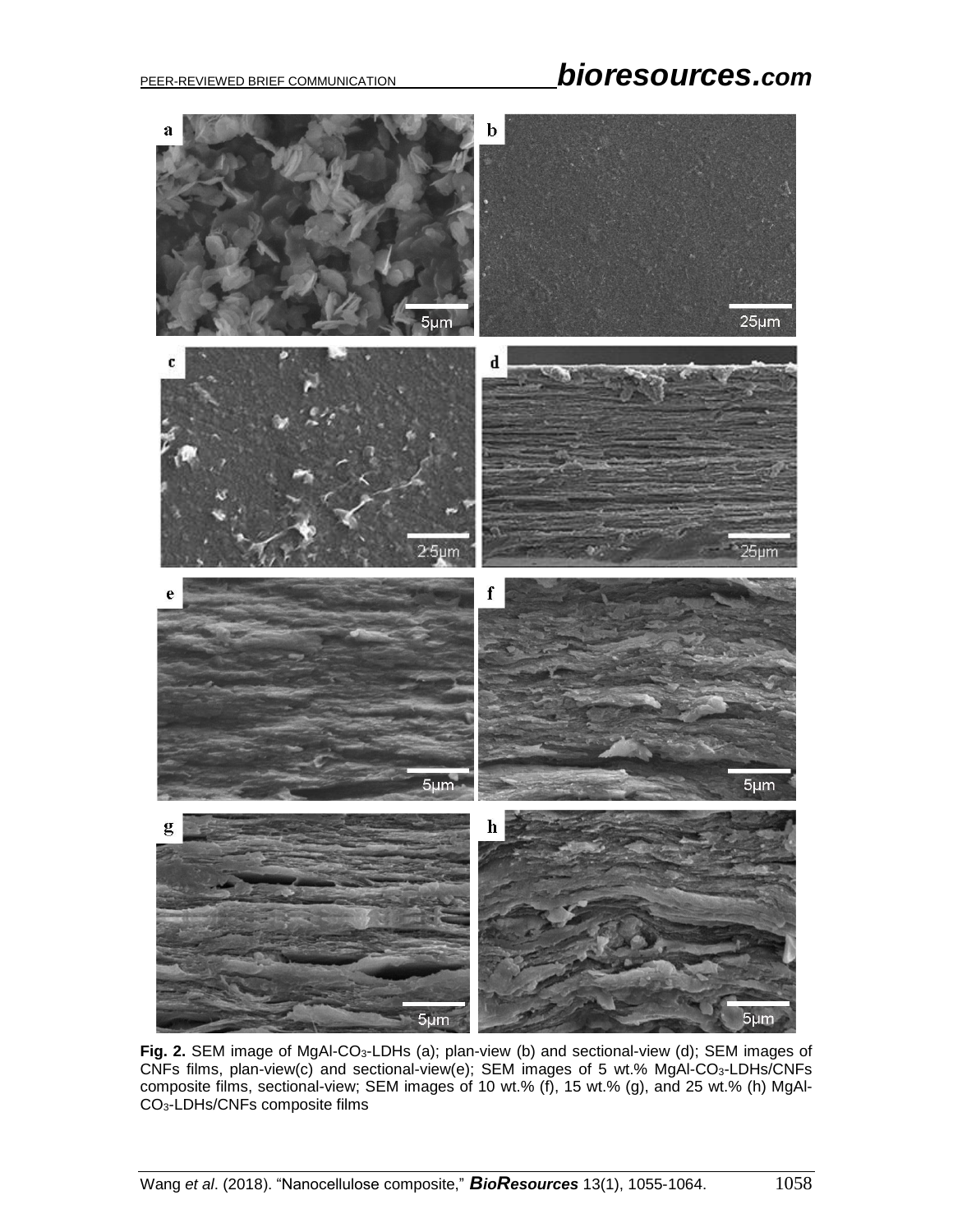

**Fig. 3.** FTIR spectra of CNF (a), MgAl-CO3-LDHs (b) and 5 wt.% (c), 10 wt.% (d), 15 wt.% (e), 25 wt.% (f) MgAl-CO3-LDHs/CNFs composite films

XRD patterns of CNF, MgAl-CO3-LDHs, and MgAl-CO3-LDHs/CNFs composite films are shown together in Fig. 4. As shown in Fig. 4(a), highly crystalline and monodisperse MgAl-CO3-LDHs were prepared. From the XRD patterns of the mixed films fabricated with different LDHs loadings, the intrinsic layered symmetry of MgAl-CO<sub>3</sub>-LDHs in the hybrid films was still retained (Hivechi and Bahrami 2016). Meanwhile, the peak intensity increased with increasing LDH loading. This showed that in the composite films, LDHs still exist as a completely layered sheet structure.



**Fig. 4.** XRD patterns of CNF(a), MgAl-CO3-LDHs(b) and 5 wt.%(c), 10 wt.% (d), 15 wt.% (e), 25 wt.% (f) MgAl-CO3-LDHs/CNFs composite films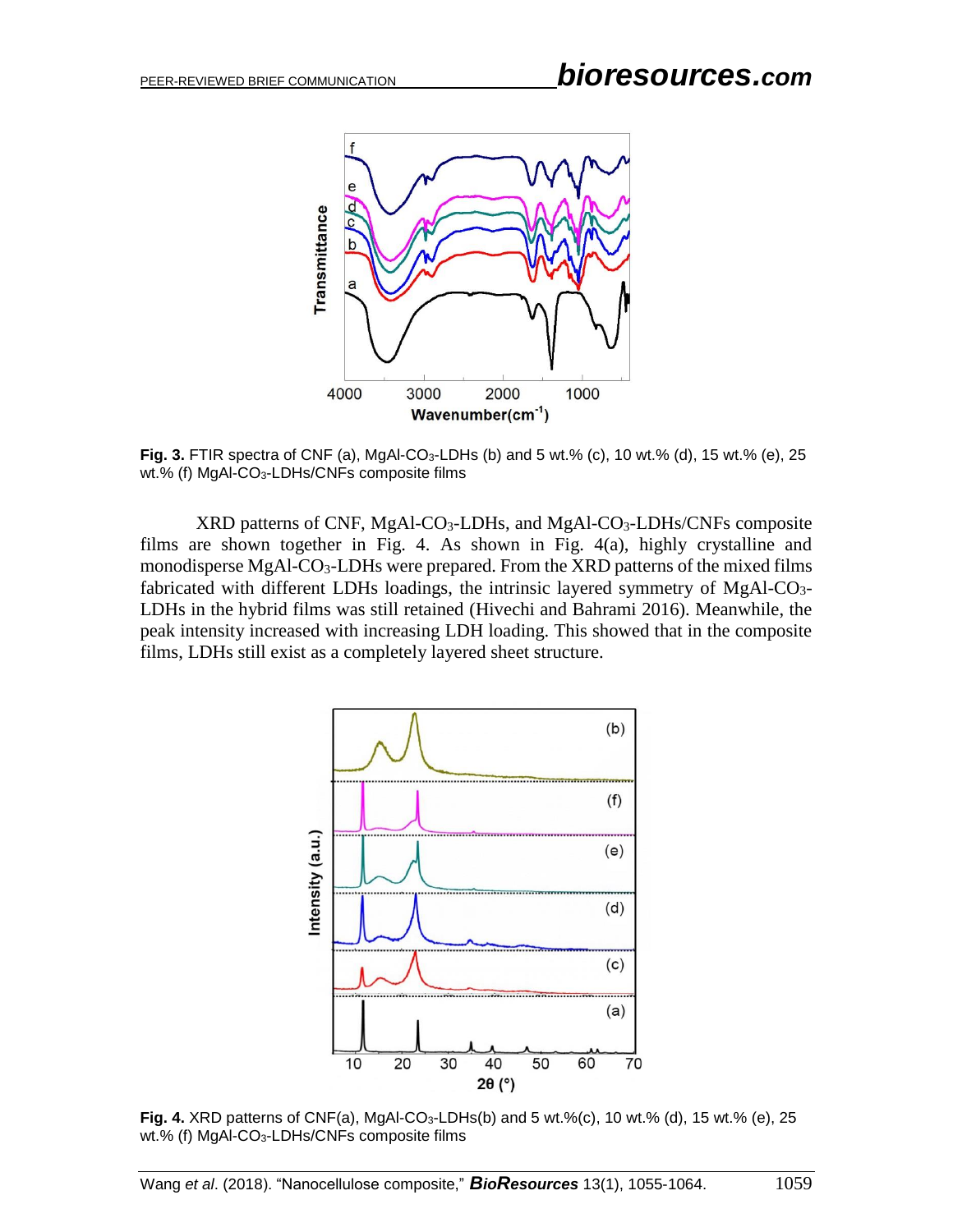The TGA curves of pure LDHs, CNFs, and LDHs/CNF films with various LDHs loadings are shown in Fig. 5. For pure LDHs, the temperature for removal of interlayer water molecules was from 50 to 230 °C, assigning to the first stage of weight loss. The second stage of weight loss was from 230 to  $340^{\circ}$ C, which is ascribed to the removal of aluminum hydroxy and intercalated  $CO<sub>3</sub><sup>2</sup>$ . The third stage of weight loss was from 340 to 600 °C and occurs due to the loss of dehydroxylation of the interlayer magnesium metal and  $CO<sub>3</sub><sup>2–</sup>$  (Costa *et al.* 2008). For pure CNFs films, the weight loss mainly occurred in the temperature range of 50 to 400  $^{\circ}$ C, and the residue was merely about 30%. The first stage of CNFs degradation was mainly to eliminate water. Subsequently, a large production of volatiles accompanied by the random scission of cellulose molecular chains degraded, which led to a 70% weight loss of CNFs before reaching 400 °C. The final stage of weight loss from 400 to 600  $\degree$ C was the graphitization stage of cellulose, in which the residual part of the cellulose structure undergoes aromatization cyclization, and the graphite structure is gradually formed [\(Habibi](#page-6-0) *et al.* 2006). The TGA curves of the LDHs/CNFs films showed three stages of weight loss very similar to the pure CNFs films. The decomposition temperature of the sample gradually moved to a higher temperature, from 230 to 275 °C. All of the LDHs/CNFs films had higher decomposition rates and lower residues than the pure CNFs film; this was due to the removal of intercalated hydroxy and  $CO<sub>3</sub><sup>2−</sup>$  as well as the dispersion of LDHs in the CNFs membrane, enhancing heat transfer (Gao *et al.* 2014). When the content of LDHs increased to 25%, the TGA curve of the composite films was similar to other composite films from 150 to 600 °C , but the DTG curve appeared two peaks around 50  $\degree$ C and 110  $\degree$ C. In the dehydration stage of the composite membrane, corresponding to the desorption of cellulose and the removal of water between LDHs layers, the latter plays the more important role. Therefore, appropriate contents of inorganic LDHs and CNFs in the film are necessary, and stronger interfacial interactions were produced (Shu *et al.* [2014\)](#page-6-0).



**Fig. 5.** TGA (A) and DTG (B) curves of CNFs/MgAl-CO3-LDHs composite films

Representative mechanical properties and tensile curves of pure CNFs and LDHs/CNFs films are shown in Table 1 and Fig. 6. Compared with pure CNFs, the mechanical properties of the LDHs/CNFs films were significantly changed. Upon the mixing of low contents inorganic LDHs platelets in the CNFs matrix, the mechanical properties of the resulting LDHs/CNFs complex films were obviously enhanced with the increase of LDHs contents.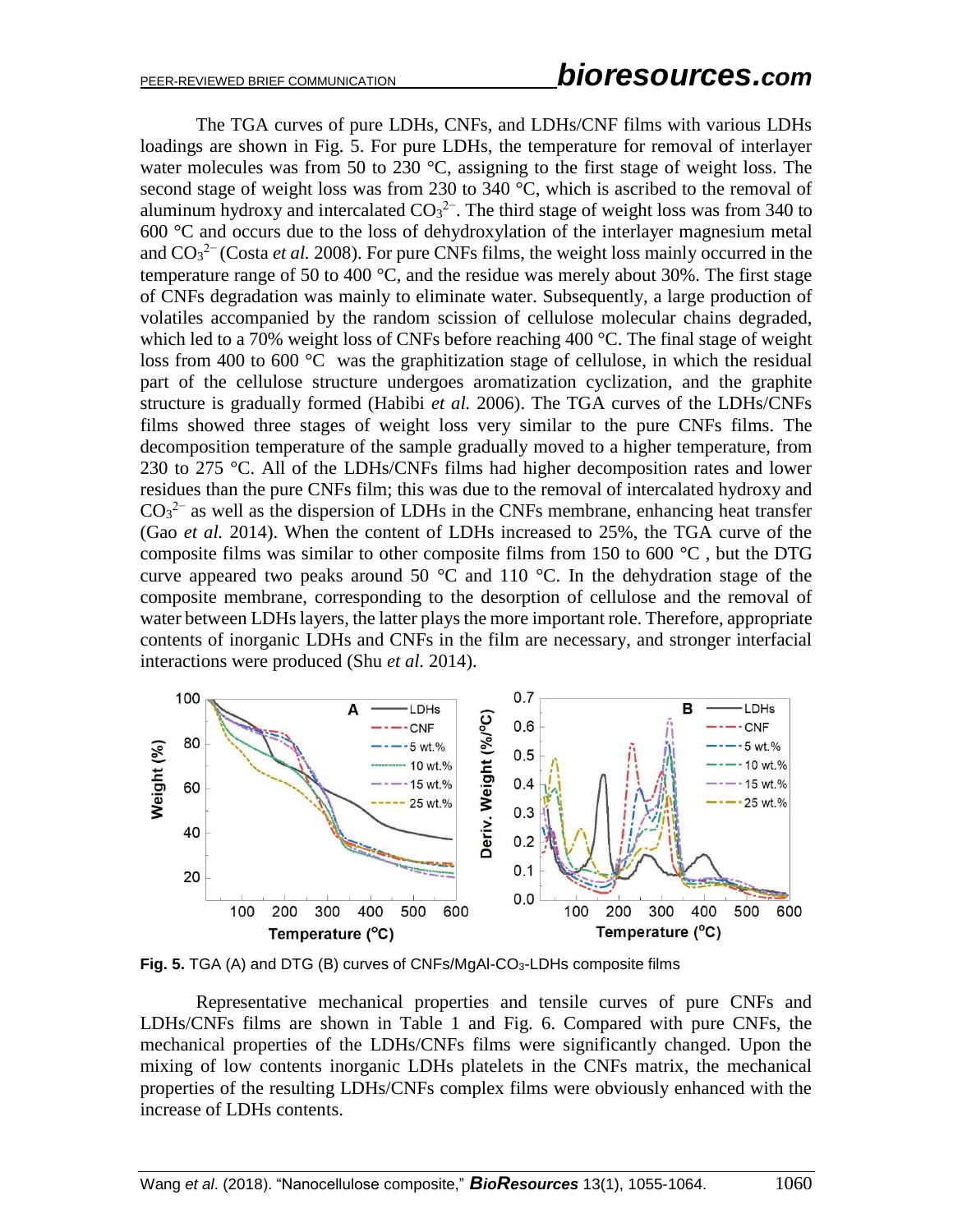| Content of<br>LDHs $(wt.%)$ | <b>Thickness</b><br>$(\mu m)$ | Tensile<br>Strength<br>(MPa) | Elastic<br>Modulus (MPa) | Tensile<br>Strain<br>(% ) |
|-----------------------------|-------------------------------|------------------------------|--------------------------|---------------------------|
|                             | 75                            | $73 + 9$                     | $3008 \pm 75$            | $0.22 \pm 0.03$           |
| 5                           | 80                            | $101 \pm 6$                  | $3458 \pm 70$            | $0.26 \pm 0.03$           |
| 10                          | 83                            | $84 + 8$                     | $3581 \pm 80$            | $0.24 \pm 0.04$           |
| 15                          | 87                            | $81 + 7$                     | $2690 \pm 65$            | $0.22 \pm 0.02$           |
| 25                          | 91                            | $44 + 8$                     | $2100 \pm 90$            | $0.22 \pm 0.04$           |

**Table. 1.** Mechanical Properties of CNFs/MgAl-CO3-LDHs Composite Films



**Fig. 6.** Tensile strain-strength curves of CNFs/MgAl-CO3-LDHs composite films

When the contents of LDHs increased to 5 wt.%, the tensile strength increased from 73 to 101 MPa and the elastic modulus increased from 3008 to 3458 MPa. One possible reason is that the low contents of LDHs in the composite film is easily able to form a stripping structure and disperse well so as to optimize the mechanical properties (Dou *et al.* 2014). In contrast, as the LDHs contents continued to increase to 25 wt.%, the mechanical properties of the composite film were remarkably reduced. The elastic modulus and tensile strength of the composite film reached the lowest, which were 44 MPa and 2100 MPa. Thus, the LDHs content plays an important role in the mechanical performance of LDHs/CNFs complex films. Tensile stress and elastic modulus of these films increased as the LDHs contents increased. By contrast, after reaching the maximum value, the tensile stress and modulus decreased with the further addition of LDHs. LDHs platelets are structurally similar to the structure of nano-clays, and these clay-polymer composites are more fragile than the corresponding pure polymer matrices [\(Sehaqui](#page-6-0) *et al.* 2013). With excess LDHs accumulated in CNFs, the gap of the composite films increased, which resulted in decreased mechanical properties of the composite films.

<span id="page-6-0"></span>As shown in Fig. 7, WVP of the composite film was significantly decreased from the initial value 2332  $g/m^2$  24 h to 1927  $g/m^2$  24 h at the 10 wt.% content of LDHs. Low content of LDHs, such as 5 wt.% and 10 wt.% in the composite film, is more likely to disperse well and fill the original interstice of CNFs. This is the reason why the movement of gas and water molecules became complex. At the same time, large length-width ratios of LDHs created a tortuous path, obstructed the passage of water vapor, then hindered the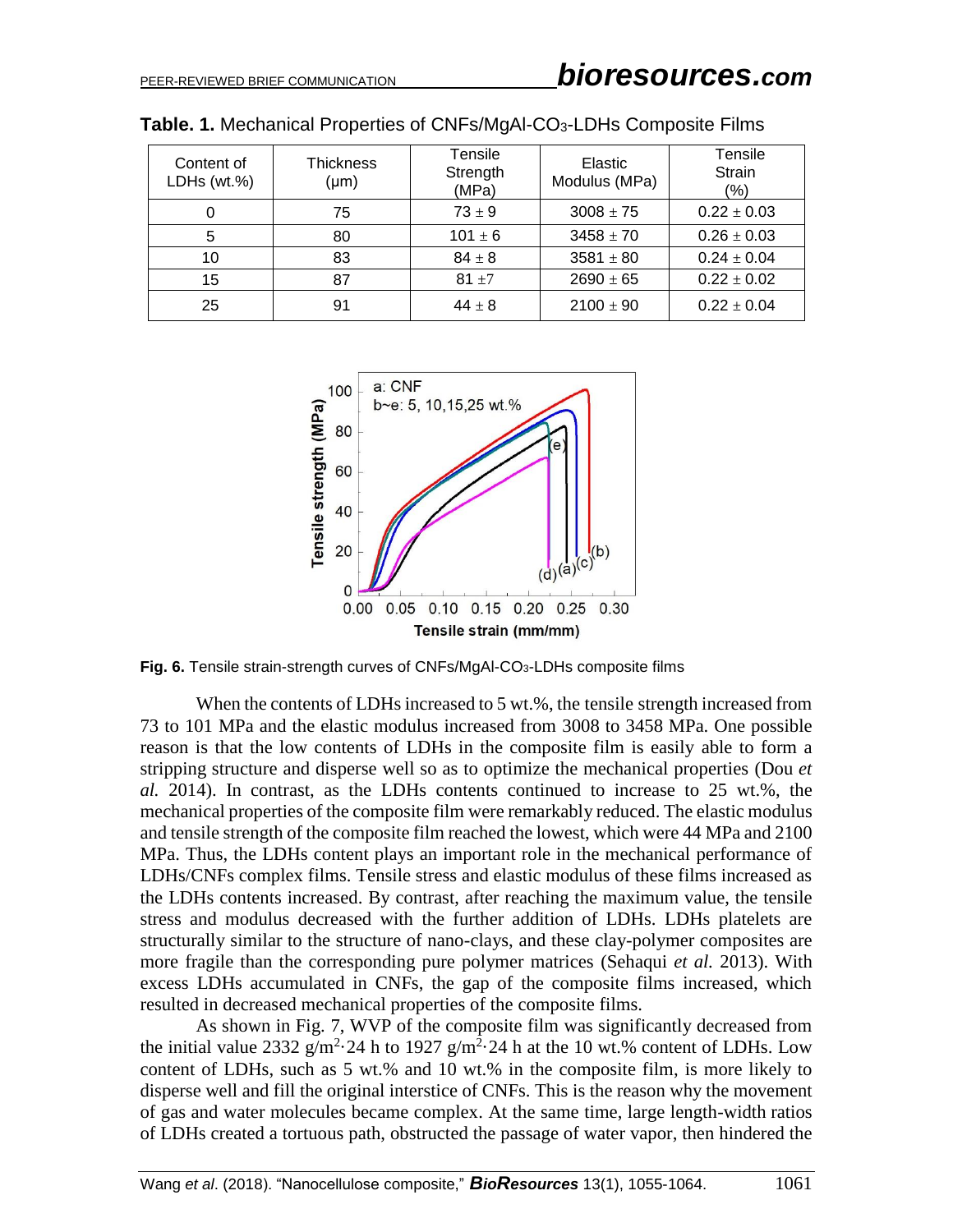WVP. In contrast, as the LDHs content increased to 15 wt.% or even 25 wt.%, owing to the accumulation of LDHs in CNFs, the bonding was not compact, so the WVP of the composite film was markedly increased. However, all the LDHs/CNFs composite film had better WVP than pure CNFs films. From all the data above, it can be concluded that the 10 wt.% content of LDHs plays an important role in the WVP of LDHs/CNFs complex films in that the WVP of these films was remarkably reduced.



**Fig. 7.** Water vapor penetration of CNFs/MgAl-CO3-LDHs composite film

### **CONCLUSIONS**

- 1. The binding between layered double hydroxides (LDHs) and cellulose nanofibrils (CNF) was physical in nature. The composite films showed a high mechanical performance with the loading of LDH. When the content of  $MgAl-CO<sub>3</sub>-LDHs$  was low (< 10 wt.%), the Young's modulus increased by 19%, the tensile strength increased by 39%, and the elasticity modulus reached 3458 MPa at the 10 wt.% LDHs/CNFs composite film. It was found to be much better than the conventional film.
- 2. Composite films showed enhanced gas barrier properties. When the content of MgAl- $CO<sub>3</sub>-LDHs$  was low (< 10 wt.%), the water vapor permeability decreased by 50% and was half of the pure CNFs film. Water vapor permeability reached 1927  $g/m^2$ -24 h at the 10 wt.% LDHs/CNFs composite film. It was also shown to be much better than the conventional film in this respect.
- 3. Such enhancement in mechanical performance and barrier properties is ascribed to the strong interactions between CNFs and LDHs at the interface, where these two rigid components show strong physical adsorption. This kind of multifunctional combination renders these nanocomposites interesting for broader applications, such as the encapsulation of drugs and tissue engineering, as well as load-bearing applications outdoors. From this strategy, further development of multifunctional nanocellulose-based nanocomposites is expected.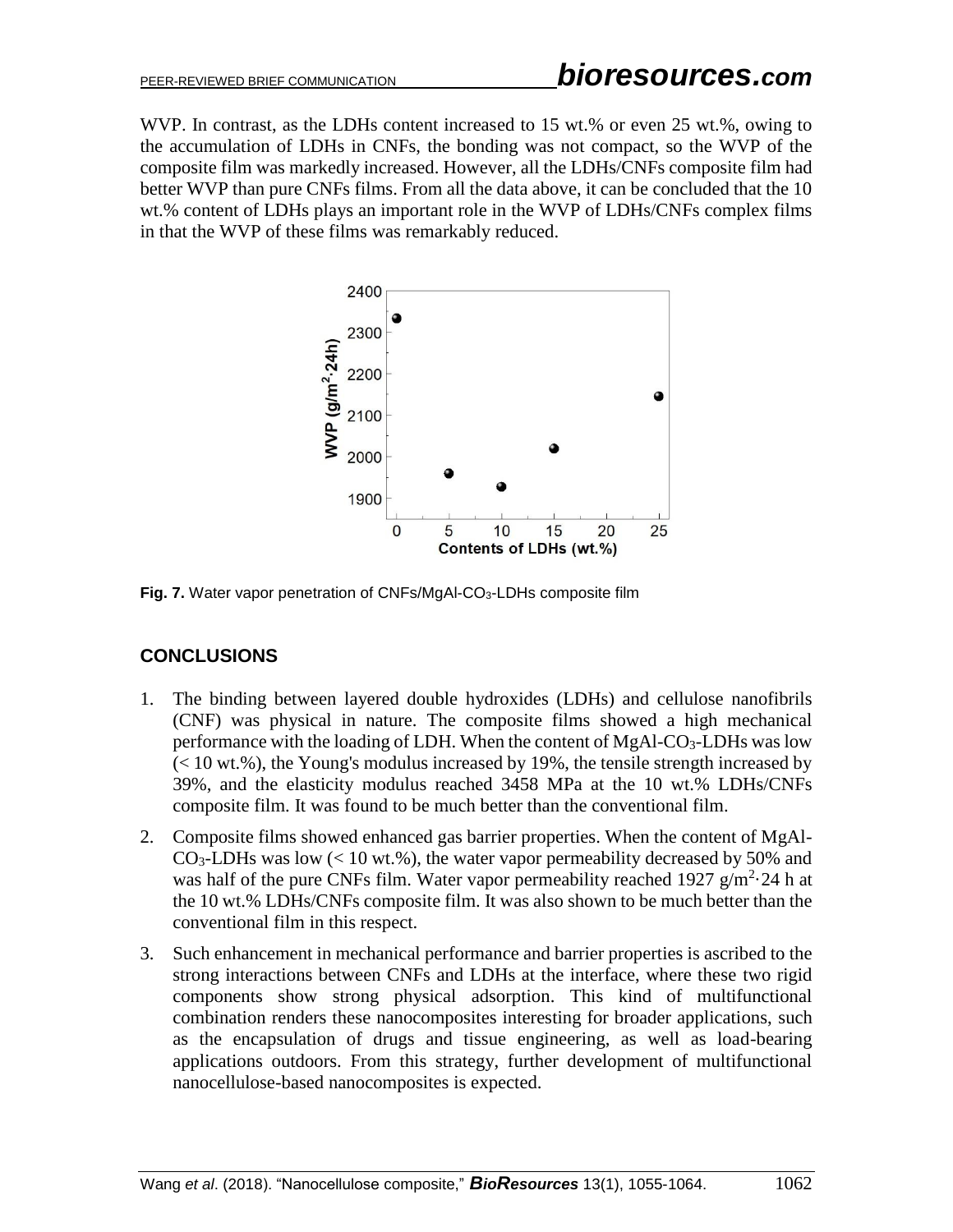#### **ACKNOWLEDGMENTS**

The authors acknowledge the National Key Technology Research and Development Program of the Ministry of Science and Technology of China (2015BAE02B02), the Science and Technology Planning Project of Guangdong Province (2015A020215007), the Natural Science Foundation of China (No. 31670586), the Fundamental Research Funds for the Central Universities (2017ZD091), and the State Key Laboratory of Pulp and Paper Engineering Program (2016C05) for sponsoring this research.

#### **REFERENCES CITED**

- Belbekhouche, S., Bras, J., Siqueira, G., Chappey, C., Lebrun, L., Khelifi, B., Marais, S., and Dufresne, A. (2011). "Water sorption behavior and gas barrier properties of cellulose whiskers and microfibrils films," *Carbohydrate Polymers* 83(4), 1740-1748. DOI: 10.1016/j.carbpol.2010.10.036
- Costa, F. R., Leuteritz, A., Wagenknecht, U., Jehnichen, D., Häußler, L., and Heinrich, G. (2008). "Intercalation of Mg-Al layered double hydroxide by anionic surfactants: Preparation and characterization," *Applied Clay Science* 38(3–4), 153-164. DOI: 10.1016/j.clay.2007.03.006
- Dou, Y., Xu, S., Liu, X., Han, J., Yan, H., Wei, M., Evans, D. G., and Xue, D. (2014). "Transparent, flexible films based on layered double hydroxide/cellulose acetate with excellent oxygen barrier property," *Advanced Functional Materials* 24(4), 514-521. DOI: 10.1002/adfm.201301775
- Fukuzumi, H. (2009). "Transparent and high gas barrier films of cellulose nanofibers prepared by TEMPO-mediated oxidation," *Biomacromolecules* 1(10). DOI: 10.1021/bm801065u
- Gao, Y., Wu, J., Wang, Q., Wilkie, C., and O'Hare, D. (2014). "Flame retardant polymer/layered double hydroxide nanocomposites," *Journal of Materials Chemistry A* 2(29), 10996-11016. DOI: 10.1039/C4TA01030B
- Habibi, Y., Chanzy, H., and Vignon, M. R. (2006). "TEMPO-mediated surface oxidation of cellulose whiskers," *Cellulose* 13(6), 679-687. DOI: 10.1007/s10570-006-9075-y
- Hivechi, A., and Bahrami, S. H. (2016). "A new cellulose purification approach for higher degree of polymerization: Modeling, optimization and characterization," *Carbohydrate Polymers* 152, 280-286. DOI: 10.1016/j.carbpol.2016.07.001
- Lavoine, N., Desloges, I., Dufresne, A., and Bras, J. (2012). "Microfibrillated cellulose Its barrier properties and applications in cellulosic materials: A review," *Carbohydrate Polymers* 90(2), 735-64. DOI: 10.1016/j.carbpol.2012.05.026
- Liimatainen, H., Ezekiel, N., Sliz, R., Ohenoja, K., Sirviö, J. A., Berglund, L., Hormi, O., and Niinimäki, J. (2013). "High-strength nanocellulose-talc hybrid barrier films," *ACS Applied Materials & Interfaces* 5(24), 13412. DOI: 10.1021/am4043273
- Oliveira, R. L. D., Barud, H. D. S., Salvi, D. T. B. D., Perotti, G. F., Ribeiro, S. J. L., and Constantino, V. R. L. (2015). "Transparent organic-inorganic nanocomposites membranes based on carboxymethylcellulose and synthetic clay," *Industrial Crops & Products* 69, 415-423. DOI: 10.1016/j.indcrop.2015.02.015
- Qian, Y., Li, S., and Chen, X. (2015). "Synthesis and characterization of LDHs using Bayer red mud and its flame-retardant properties in EVA/LDHs composites," *Journal of Material Cycles & Waste Management* 17(4), 646-654. DOI: 10.1007/s10163-015-